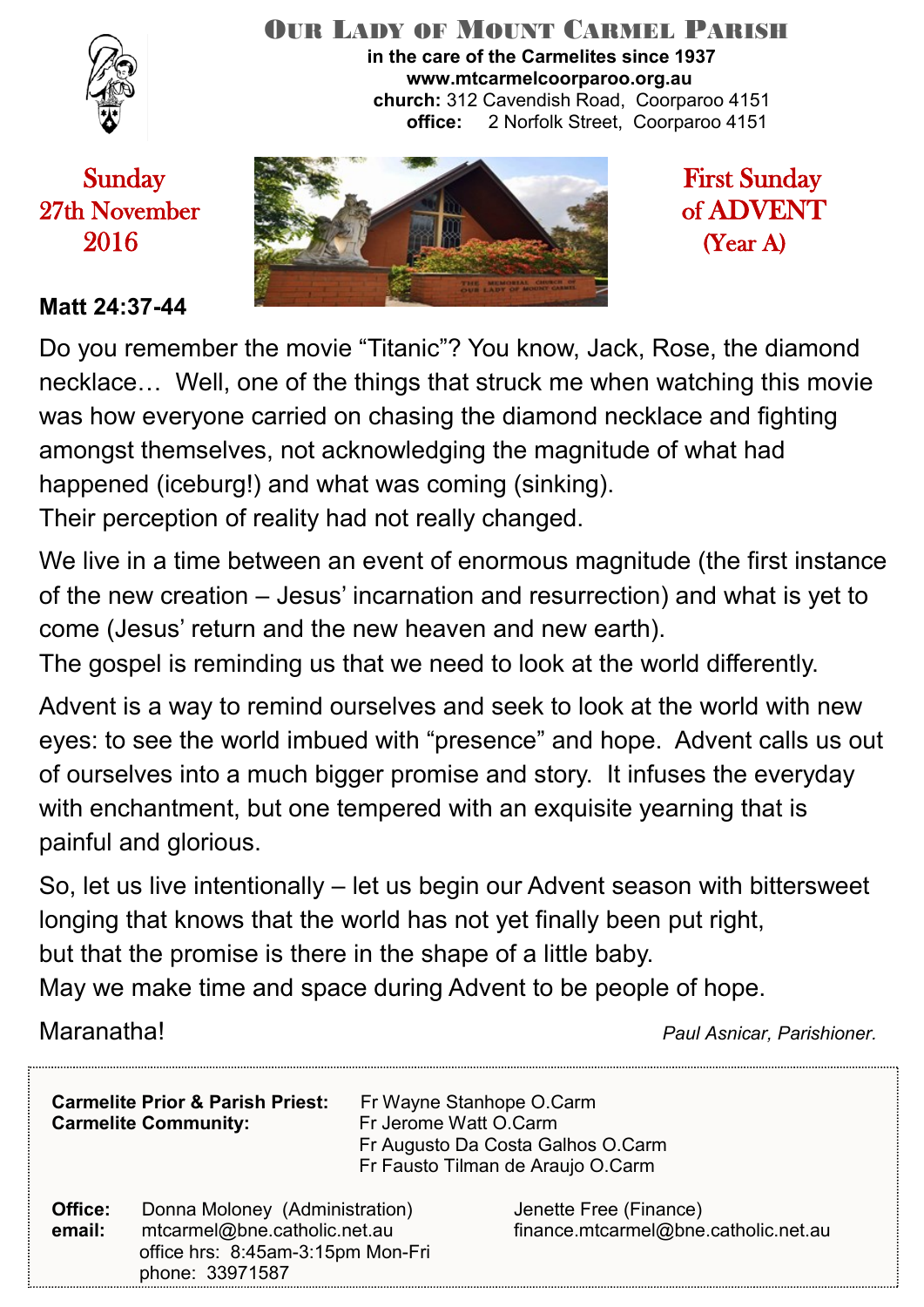# PARISH MASS TIMES Weekends Saturday Vigil: 6pm Sunday: 8.30am & 5.30pm

Weekdays: Monday to Saturday 9am

*A Mass of Anointing is held on the first Wednesday of every month at 10am followed by morning tea.*

# **Reconciliation:**

Saturdays 9.30am – 10am

Rosary: Mondays – after 9am Mass

\_\_\_\_\_\_\_\_\_\_\_\_\_\_\_\_\_\_\_\_\_\_\_\_\_\_\_\_\_\_\_\_\_\_\_\_ **Next Sunday's Readings** 4th Decemb**er 2nd Sunday of Advent**  Is 11:1-10; Rom 15:4-9;

Mt 3:1-12



# Christmas **Mass** Times

Mass of Reconciliation Wednesday 14th December 7.30pm

## Christmas Eve

Saturday 24th December 6pm (Children's Mass) & 8.30pm

## Christmas Day

Sunday 25th December 7am & 9am

Christmas Carols will be sung half an hour prior to the commencement of each Mass.



First Sunday of Advent

Lord Jesus,

 Master of both the light and the darkness, Send your Holy Spirit upon our preparation for Christmas. We who have so much to do Seek quiet spaces to hear your voice each day. We are anxious over many things Look forward to your coming among us. We who are blessed in so many ways long for The complete joy of your Kingdom. We whose hearts are heavy Seek the joy of your presence. We are your people, Walking in darkness yet seeking the light. To you we say "Come, Lord Jesus". Amen *Henry Nouwen*



# **Baptisms**

This weekend we welcome with joy and blessings the following children.

**Harper Becconsall Samuel Hawker Adelaide McSweeney Joseph Henkey**

*"Through water and the word you are sealed as Christ's own forever."*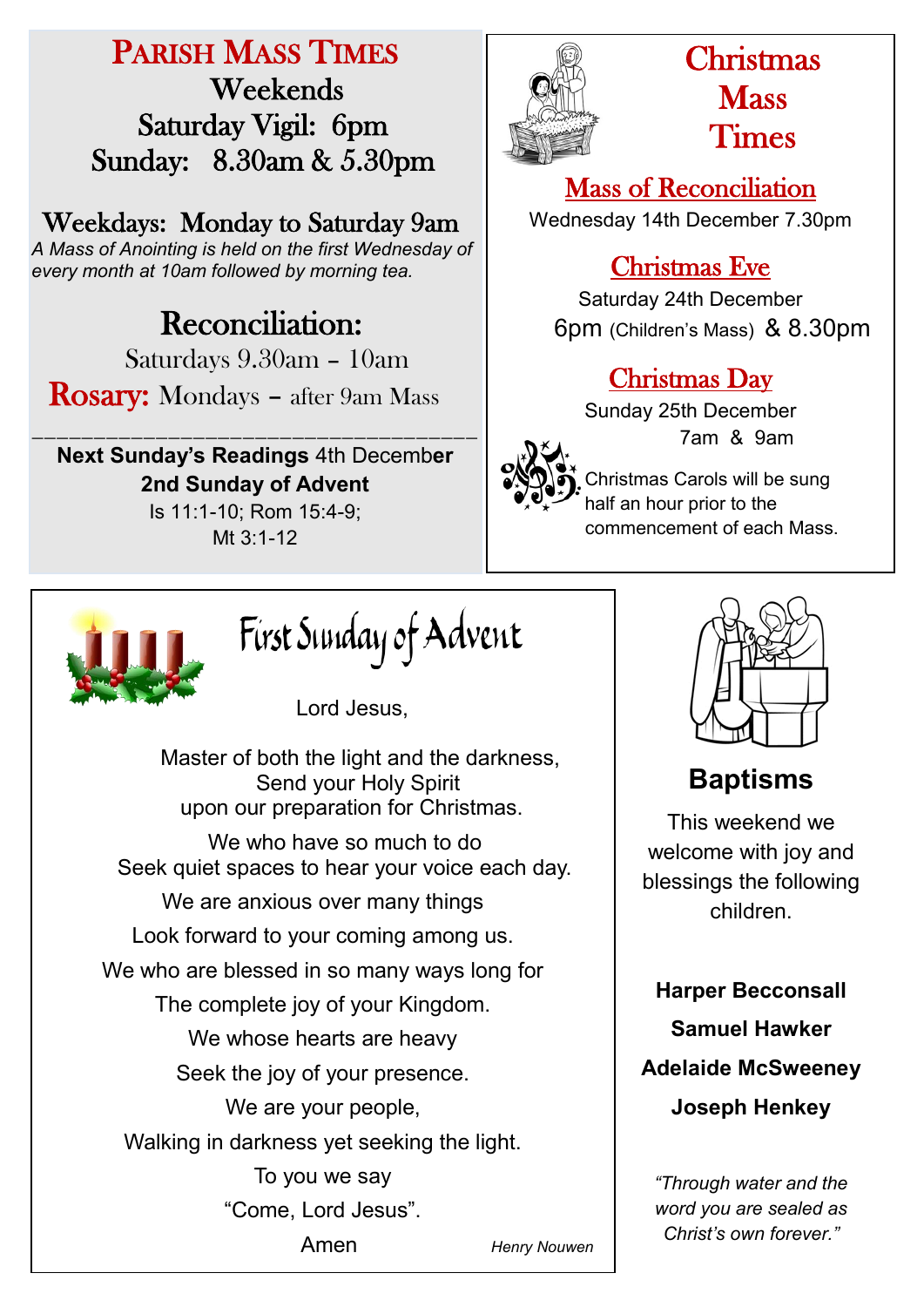**Thank you** is such a simple expression but communicates a great deal!

This past week we have had much to be grateful for.

Many families within our Mount Carmel community have given of their time and food gifts for the disadvantaged within our community.

## **THANK YOU**

The outstanding contribution made by the parents and children of our school, \$ 23000, to the building project in our Mount Carmel school that we have a twinning relationship with in Zumalia, Timor Leste.

## **THANK YOU** .

And finally, a special thank you to Christian Snell from grade two, who gave of his own pocket money to our children in Zumalia.

Christmas really does become an encounter with the unconditional love of God, in Jesus, when we reach out to others. Lives are changed and Hope, Peace, Joy and Love become realities. **THANK YOU.** *Fr.Wayne*



## T**he Carmel Cellars Christmas party**

will be held on Thursday, 15 Dec. at 6:00PM under the sails outside the Community Room.

Please bring a plate & bottle of wine to share. Contact Ron on 0418 876 251

\_\_\_\_\_\_\_\_\_\_\_\_\_\_\_\_\_\_\_\_\_\_\_\_\_\_\_\_\_\_\_



# Christmas Choir

If you would like to join the choir for the **8.30pm Mass** on **Christmas Eve**,

please email your interest to John Clarke at [jck@lhc.qld.edu.au.](mailto:jck@lhc.qld.edu.au) There will be a rehearsal at 7pm on Thursday 22 December.

 $\sim$  , and the set of the set of the set of the set of the set of the set of the set of the set of the set of the set of the set of the set of the set of the set of the set of the set of the set of the set of the set of t



Now available in the St Vincent de Paul stall **Christmas Cards— \$3 for a pack of 8 2017 Columban Calendars - \$9.00**



**Mt Carmel Seniors Social Club Christmas Party**

When: **Wednesday 14th Dec 2016** Where: **Carina Leagues Club** *Time: 11.30 am for 12 noon Cost: \$30 (payable on the day)*

*For bookings please call:- Bernie: 3394 1465 / 0409 954 667 or Paddy: 3343 9424* 



The **Friends of Zumalai**  are holding their annual **Christmas stall** with **Raffle** this weekend **26th/27th November** at Saturday 6pm Mass & Sunday 8.30 Mass.

Any donations of baked goods, cakes, or sweet items greatly appreciated and accepted. Please drop them off after 3pm on Saturday 26th November, or before 8.30am Mass on Sunday 27th November.

All funds raised go to education projects in the parish of Zumalai, East Timor.